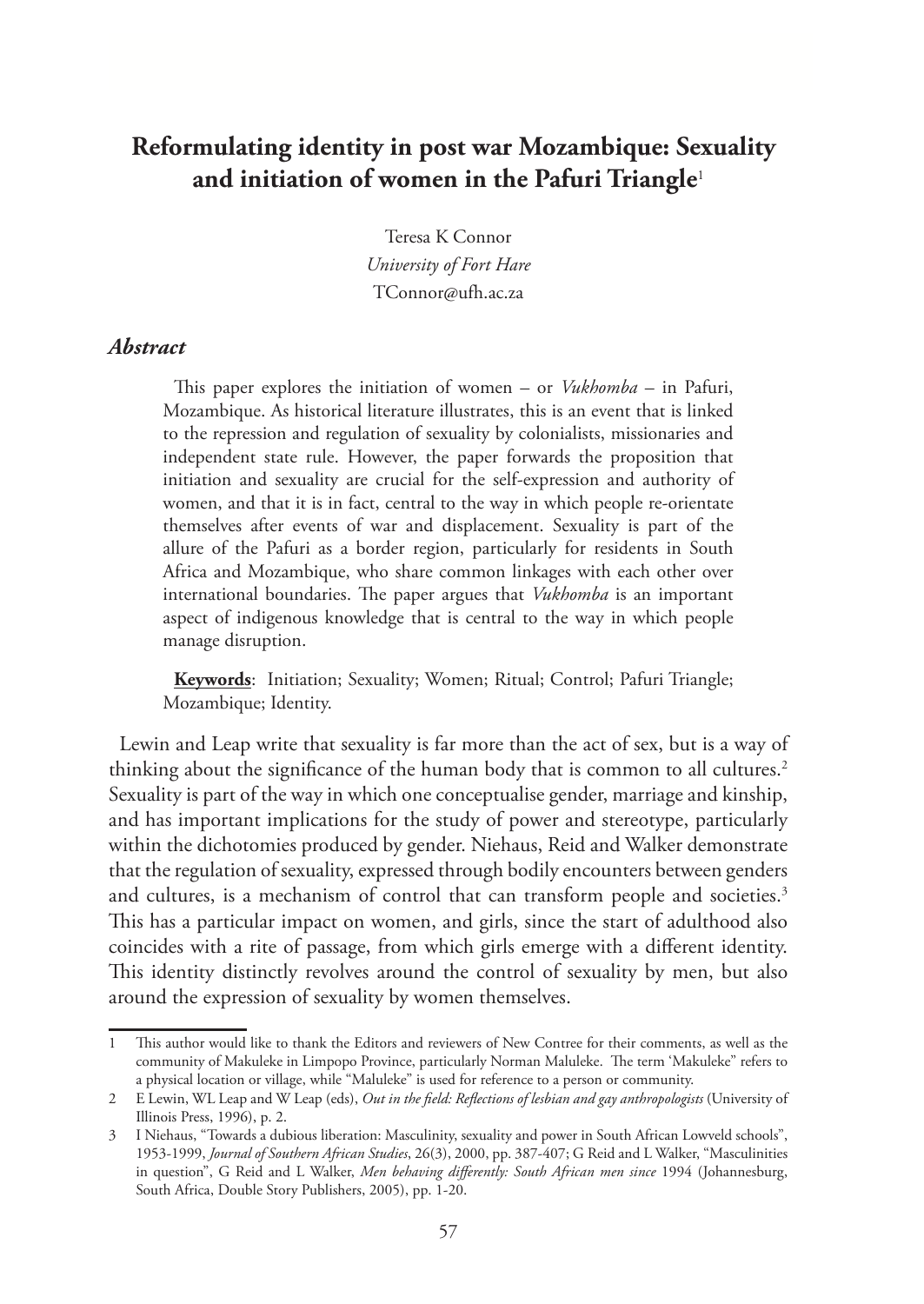Transformative rituals such as initiation suggest new beginnings, and a budding and blooming of an individual into adulthood. These events are essential to understand the changes that affect societies themselves, particularly when rituals are used to address past injustices and create a sense of reconciliation. In South Africa, rural rituals such as beer drinks, funerals and initiation are particularly important for those people who have been removed from their original homes, as well as migrants returning home after a long absence.4 One must, as Appadurai suggests consider the possibility that rites of passage are spatially symbolic in that they link people to territory and land.5 For refugees and those affected by trauma in Mozambique, rituals are essential for re orientate and place people upon their return to a place of origin. Rituals are transformative and performative events that embody and reconnect people to lost homes and re-establish contact with old networks.<sup>6</sup>

This paper is a historical and ethnographic examination of the way in which gender and sexuality has shaped the identity of girls in Pafuri, Mozambique. I examine how girls in Mozambique "become" women, through a ritual process which is both physically transformative to women and sexually attractive to men. This is couched within a historical discussion of the impact of migrant labour and warfare on the regulation of women and sexuality, both in South Africa and Mozambique. Rituals are particularly relevant as transformative events for those affected by civil war in Mozambique, which occurred from 1976 to 1992. Most refugees from Pafuri fled to South Africa or were transported to refugee camps in Zimbabwe, where they remained until their repatriation by the United Nations High Commissioner for Refugees (UNHCR) in 1994 and 1995.

In post-war Mozambique, rituals were often enacted by returning soldiers in order to enliven ceremonies that had once been lost, and to provide cleansing.7 Among women, the rites of female initiation gained particular prominence as events that re-united homesteads and family, and re-established subsistence agriculture.<sup>8</sup> As this paper will illustrate, among war returnees in Pafuri, these female initiation rituals were enacted on ancestral land, as this connected people symbolically, through their bodies, to their place in society.9 The sexual elements present in initiation were just as important, as these encouraged ties between spouses and towards ancestral land, elements that were missing in exile.

<sup>4</sup> PA McAllister, "Beasts to beer pots: Migrant labour and ritual change in Willowvale District, Transkei", *African Studies*, 44(2), 1985, pp. 121-135.

<sup>5</sup> A Appadurai, *Modernity at large: The cultural dimensions of globalisation* (Minneapolis, University of Minnesota Press, 1996), p. 179.

<sup>6</sup> MH Pedersen and M Rytter. "Rituals of migration: an introduction", *Journal of Ethnic and Migration Studies*, 44 (16), 2018, pp. 2603-2616.

<sup>7</sup> S Arnfred, *Sexuality and gender politics in Mozambique: Rethinking gender in Africa* (Rochester, New York, Boydell & Brewer, 2011), p. 10.

<sup>8</sup> S Arnfred, *Sexuality and gender politics in Mozambique: ...*, p. 12.

<sup>9</sup> T Kaiser, 2008. "Social and ritual activity in and out of place: The "negotiation of locality" in a Sudanese refugee settlement", *Mobilities*, 3(3), 2008, pp. 375-95.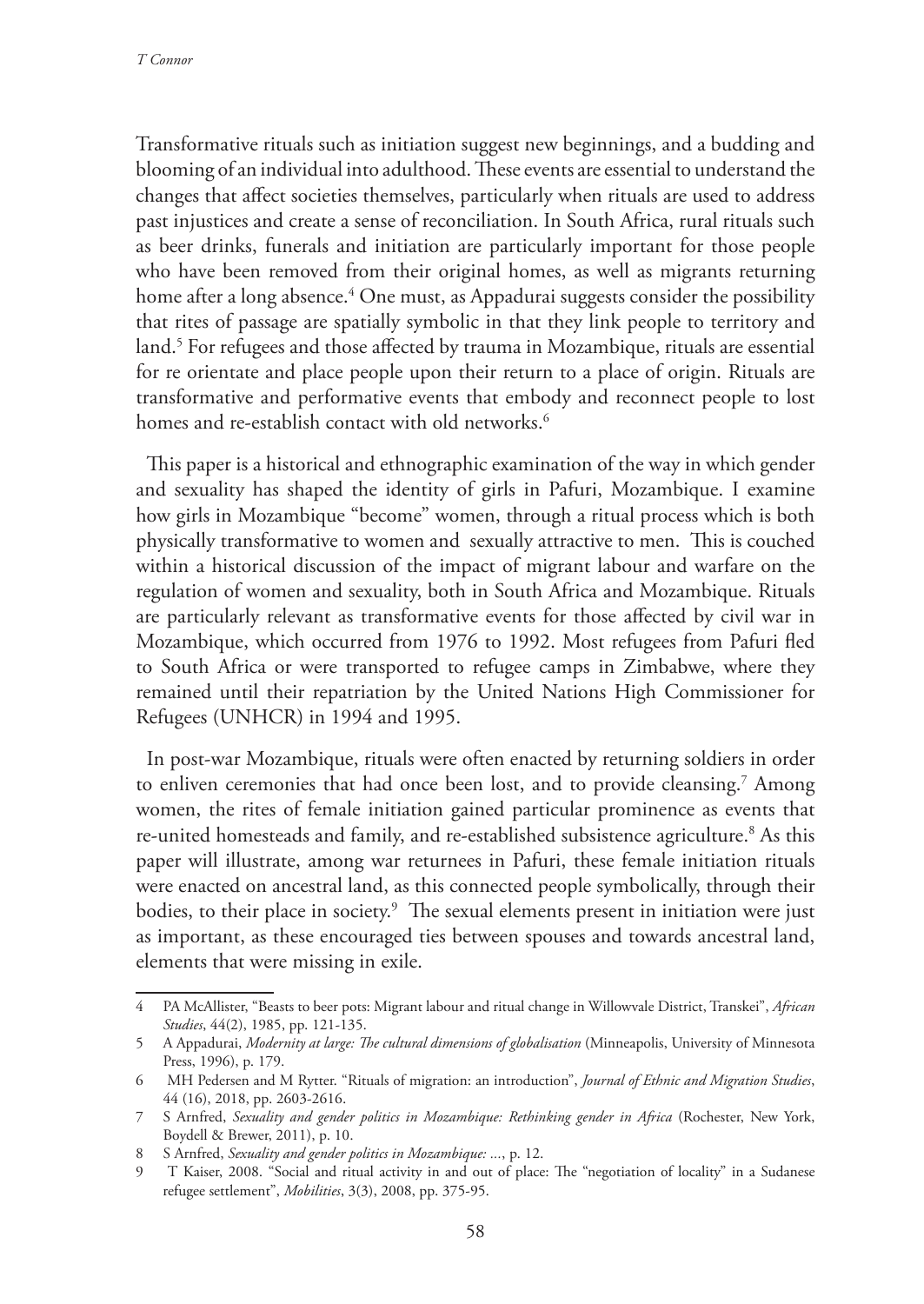In this article historical material is used on female initiation rites in southern Africa to support and inform ethnography in Pafuri. These historical sources reveal that the colonial control of sexuality resulted in bias and misinterpretation, which was particularly prevalent against African sexuality during the colonial era. Local initiation and sexuality was misconceived as being "pathological, perverse and primitive", and European sexuality as "healthy, normal and civilised".10 This was common in much of early colonial encounters in Africa, particularly among the missionaries who first made contact in the Pafuri and upper Limpopo valley. Swiss missionaries in the 1870s reportedly continually fretted about the "nefarious influence of women who drank and/or participated in spirit-possession ceremonies".<sup>11</sup> In 1912, Junod<sup>12</sup> referred to the sexuality of the Tsonga as "vile and immoral",13 while African colonial governments as well as independent states usually repressed African customary rites of initiation, as they were regarded as barbaric. However, as Gengenbach points out "control is itself a colonial construct", and tells us very little about the meaning and everyday practise of these encounters.<sup>14</sup>

I conducted fieldwork in the Pafuri Triangle, Mozambique, for two years during 1999 and 2000. Visits were preceded by a two week residence in Makuleke village, where I secured the services of a community elder who assisted me throughout my work in the Pafuri region. Fieldwork was limited due to visa restrictions, as well as the high cost of work outside of South Africa, but I did spend a total of four months in the field. I collected information based on a survey of 28 households (out of approximately 110) in Dumela, a village near the border triangle. I also conducted ethnographic research and observation in two other hamlets located alongside the Limpopo River, towards the settlement of Mapai. During 2013, a workshop was held to gauge the impact of the Limpopo Transfrontier Park, and information provided by participants was essential in determining the conditions of residents in Pafuri after my period of fieldwork.<sup>15</sup> The historical work of Junod, Earthy and Harries is used to supplement first-hand data,

<sup>10</sup> D Kulick,and M Willson, "Introduction: The sexual life of anthropologists: erotic subjectivity and ethnographic work", in D Kulick and M Willson (eds.), *Taboo: Sex, identity, and erotic subjectivity in anthropological fieldwork*  (Routledge, London and New York*,* 2003) p. 4.

<sup>11</sup> H Gengenbach, "What my heart wanted": Gendered stories of early colonial encounters in southern Mozambique", JM Allman, S Geiger, and N Musisi (eds), *African women and colonial history (*Bloomington, Indiana University Press, 2002), p. 25.

<sup>12</sup> HH Junod, *The life of a South African tribe*, 1 (Attinger Frères, 1912), p. 7. Henri Junod (1863-1934) was a Swiss missionary, ethnographer, anthropologist, linguist and naturalist, who was stationed at the Shiluvane Mission Station just outside the town of Tzaneen in Limpopo Province.

<sup>13</sup> S Arnfred, *Sexuality and gender politics in Mozambique: ...*, p. 80.

<sup>14</sup> H Gengenbach, "What my heart wanted", JM Allman, S Geiger, and N Musisi (eds), *African women and colonial history*, p. 20.

<sup>15</sup> The Great Limpopo Transfrontier Conservation Area a decade after inception: Taking stock of current socioecological research. Workshop held at the Southern African Wildlife College, 24<sup>th</sup> to 25<sup>th</sup> July 2013.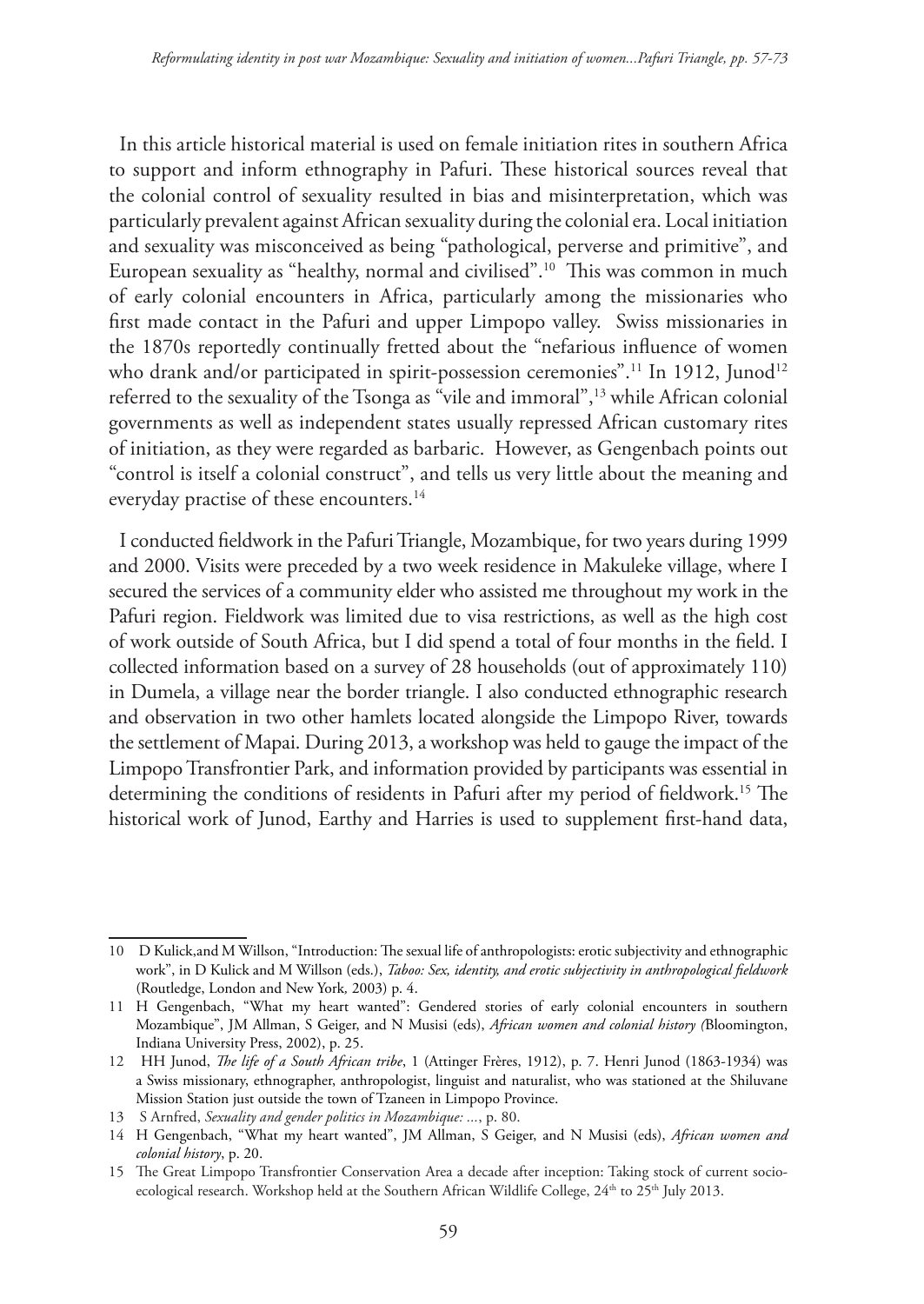but mainly contextually,16 but these are mainly used contextually and do not imply that current practises are unchanged. Ultimately, the article aims to examine how the control of gender and sexuality in Pafuri – historically and concurrently – influences the identity and visibility of women within a context of war, violence, work and sex.

Image 1: Location of the Pafuri Triangle



Source: Designed by author.

## **Crooks, connections and conservation: The Pafuri Triangle**

The Pafuri Triangle is an area of land situated at the confluence of the Levuhu and Limpopo Rivers, between South Africa, Mozambique and Zimbabwe. The region is culturally diverse, economically mobile and historically interesting for three reasons: Firstly, it is the primary entry point into what is now known as the Limpopo Transfrontier Park, a huge area of land in Gaza Province, Mozambique, which was created in 2002. While I was doing work in 1999 and 2000, the Transfrontier Park

<sup>16</sup> HH Junod, *The life of a South African tribe*, 1; DA Earthy, *Valenge women: The social and economic life of the Valenge: Women of Portuguese Africa* (London, Oxford University Press 1933), p. 20; P Harries, "Exclusion, classification and internal colonialism: The emergence of ethnicity among the Tsonga-speakers of South Africa", L Vail (ed), *The creation of tribalism in southern Africa,* 43 (University of California press 1989), pp. 82-117; P Harries, "Slavery, social incorporation and surplus extraction. The nature of free and unfree labour in south-east Africa", *The Journal of African History*, 22(3), 1981, pp. 309-330.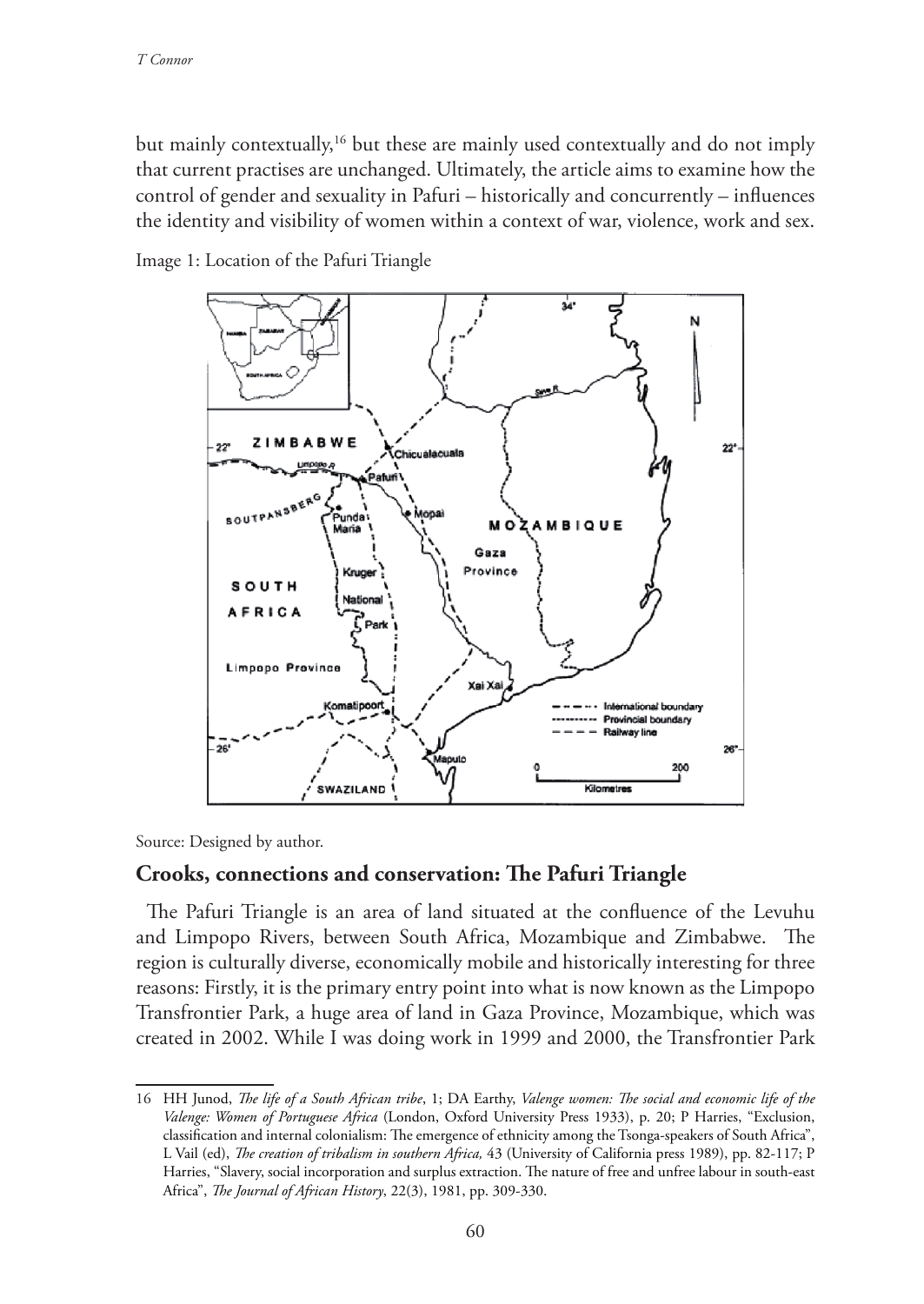was in a formative stage, and inhabitants in Pafuri had not heard of it as yet. Funded by the World Bank and the Peace Parks Foundation, the Limpopo Transfrontier Park in its current form spans approximately 100 000km2 , and is situated in three countries - Zimbabwe, South Africa and Mozambique. Before 2002, northern Gaza province in Mozambique had only recently emerged from civil war (from 1976 to 1992), after which refugees were repatriated by the UNHCR in 1994 and 1995. During my time there, the Limpopo Transfrontier Park seemed to threaten the tenuous social and economic networks in the area with a renewed emphasis on resettlement and disruption of residents, although the precise boundaries of the reserve were not known at that stage.<sup>17</sup>

A second theme is Pafuri's notoriety as a borderzone. Although close to South Africa, Pafuri has always been a remote outpost of Mozambique removed from the mainstream laws of the state. Historically, it became known as a zone that was betwixt and between, all that is familiar and unknown.18 Located between three countries, the Pafuri Triangle was infamous for harbouring thieves and elephant poachers, hence its name "Crooks Corner". The region also contains an ancient trading route used by slave and gold traders, which led from the old Eastern Transvaal (now Mpumalanga) and Southern Rhodesia (now Zimbabwe) through to the Limpopo River and eventually to Lourenço Marques (now Maputo).<sup>19</sup> Murray points out that the region was situated on the edge of the area from which the Swazi and Gaza empires drew tribute, which attracted a large number of adventurers.20 These included slave traders, poachers and labour recruiters for the Witwatersrand Native Labour Association (or Wenela), who moved Mozambican mine labourers from the East Coast to holding camps around Massingir, Pafuri and Phalaborwa. When I was there, the border was relatively porous, and people from Zimbabwe could walk across the river and visit kin, while family members in South Africa did not need a visa to move into Mozambique through the Pafuri border post. The permeability of national and natural borders in Pafuri encouraged a vibrant informal economic and social thoroughfare, a conduit through which residents moved in order to visit kin, harvest natural resources, and graze their cattle.

The third theme in Pafuri centred around the connections that South Africans had with Mozambique. The Maluleke were forcibly removed from the northern Kruger National Park by conservation authorities in 1976<sup>21</sup> to a site in Limpopo Province, and were fairly well known at the time of my work as one of the first recipients

<sup>17</sup> G Rodgers, "The faint footprint of man: Representing race, place and conservation on the Mozambique – South Africa borderland", *Journal of Refugee Studies*, 22(3), 2009, pp. 392-412.

<sup>18</sup> TK Connor, "'*Umgidi* at the Mabambas': Gender, practice and performance among farm workers in the Sundays River Valley", *Journal of Southern African Studies*, 36(1), 2010, pp. 95-111.

<sup>19</sup> M Newitt, *A history of Mozambique* (Johannesburg, Witwatersrand University Press, 1995), p. 293.

<sup>20</sup> MJ Murray, "Blackbirding at 'Crooks Corner': Illicit labour recruiting in the north-eastern Transvaal 1920- 1940"*, Journal of Southern African Stud*ies, 21(3) 1995, pp. 373-397.

<sup>21</sup> P Harries, "Exclusion, classification and internal colonialism...", L Vail (ed), *The creation of tribalism in southern Africa...*, p. 110.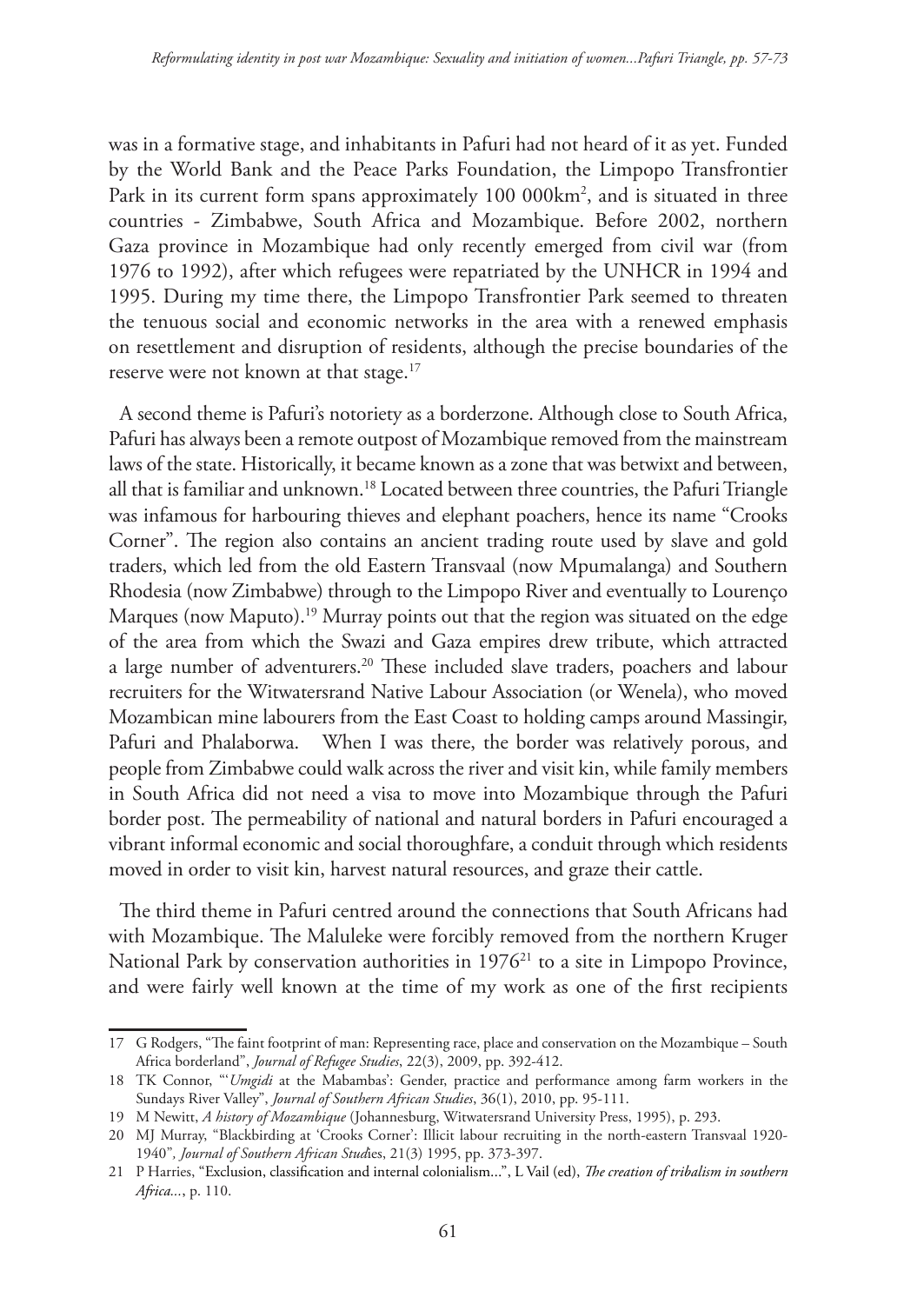of a land claim in a national park. The area in the northern area of the Kruger Park is termed the Makuleke concession, the reclamation of which in 1998 was the first of its kind within a national park after 1994. The claim was contentious, since the Maluleke had fought off a counter claim by the Mhinga community, who held that they were the rightful heirs to the land. These differences arose from a historical dispute and battle of succession<sup>22</sup> between two brothers who stemmed from a common ancestor – Mashakadzi – resulting in the split between Mhinga and Maluleke.

Despite these conflicts, it was very clear during fieldwork that South African Makuleke and Mhinga communities both had very close connections to Pafuri. These were very important for Mozambicans during the civil war, as many relocated to South Africa as refugees, some of whom opted to stay permanently after repatriation in 1995.23 While research was being conducted, South African informants in Makuleke and described their connections to Mozambique in a romantic fashion, expressing their desire to return to their ancestral home, a place of origin, where the natural environment was unsullied and resources were still abundant. Pafuri was regarded by many South Africans as a place where life was uncomplicated, a place of tradition, achieved through (mostly) polygynous households shifting agriculture. By all accounts, particularly among the Maluleke, the women of Pafuri held a similar allure for South African men, since they were regarded as more traditional than their South African counterparts, and leaner and fitter from years of manual labour. In fact, many Maluleke who worked in South Africa had two households – one with a Mozambican wife, and the other (usually a girlfriend) in South Africa. In these instances, a home in Mozambique was regarded as a place to send children to, so that they might grow up in a more natural way than in South Africa.

However, life for men and women in the Pafuri area was anything but uncomplicated. People living in the region experienced multiple disruptions: First by the Portuguese as part of a resettlement process around 1976; then through a war with Rhodesia around the same period. Floods in 1976 (and again in 2000) devastated the area, and a long civil war between Renamo and Frelimo<sup>24</sup> in 1983/4 literally emptied the area of both humans and animals. Everyone I interviewed had suffered some trauma related to these events. During the war, border villages such as Pafuri and Dumela were particularly badly affected as they were vulnerable to attacks by Renamo guerrillas from Rhodesia. Of the 28 families that was interviewed in Dumela, three fled to unspecified locations in Zimbabwe, while another twelve were incarcerated in refugee camps in Zimbabwe. The conditions in these camps were atrocious – disease

<sup>22</sup> P Harries, "Exclusion, classification and internal colonialism...", L Vail (ed), *The creation of tribalism in southern Africa...*, pp. 115.

<sup>23</sup> G Rodgers, "The faint footprint of man: ...", *Journal of Refugee Studies*, 22(3), 2009, p. 396.

<sup>24</sup> The civil war was fought between the Marxist Front of the Liberation of Mozambique (FRELIMO) and the insurgent forces of the Mozambican National Resistance (RENAMO).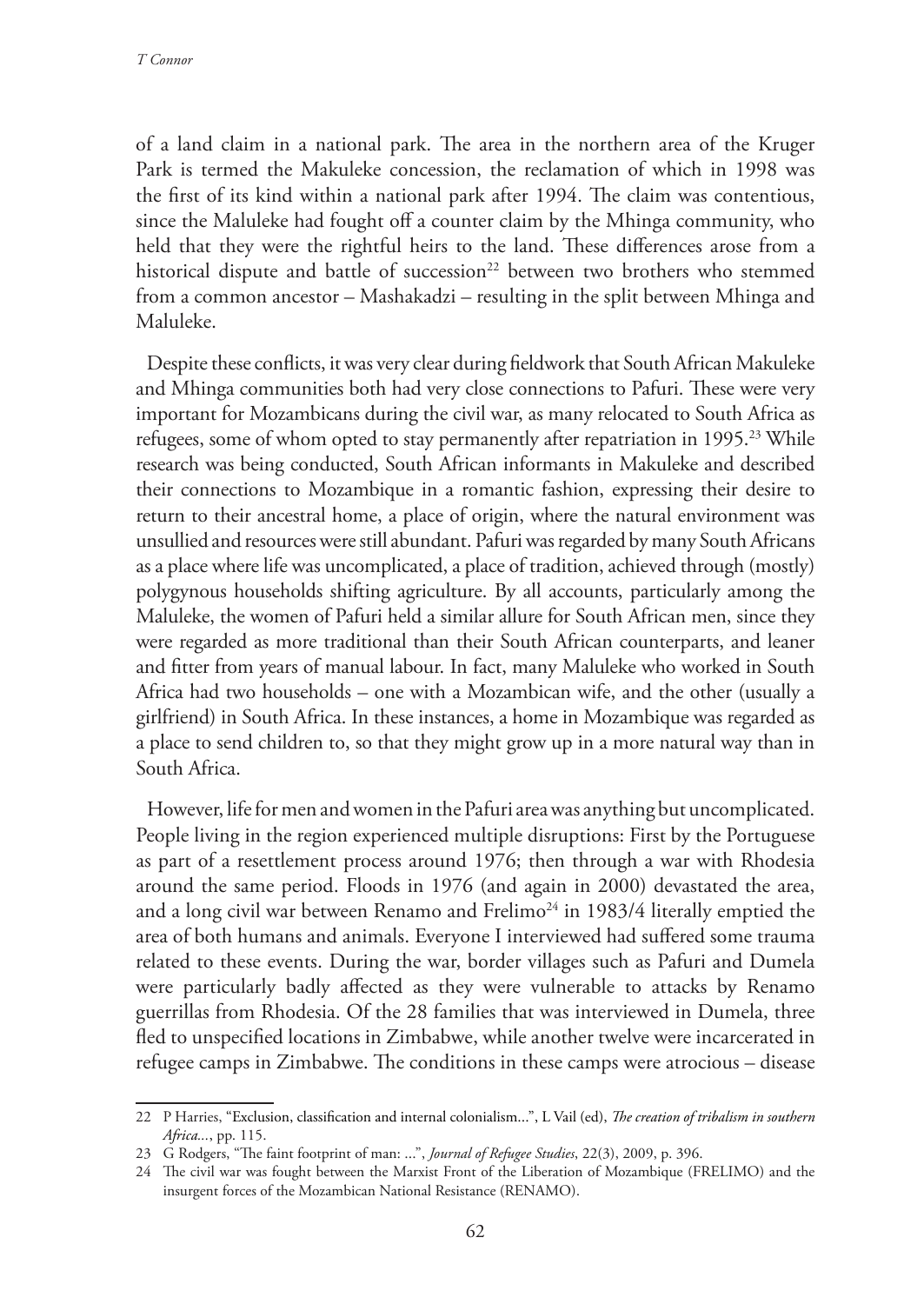was rife, and family members were separated from each other for up to ten years. When people returned to Pafuri, it was difficult to re-establish agricultural food production, as many were without family members, had lost limbs or were tortured, or had been raped. Other problems such as alcohol abuse, sometimes by victims of violence, or ex-soldiers was also noticeable, as was domestic violence and abuse. The levels of violence suffered by women in Pafuri was extraordinary, and every one of the households I interviewed had been affected (in some way) by the war. Problems such as alcohol abuse by men, domestic violence and abuse were common.

This was particularly true for the household of Chabane Chauke,<sup>25</sup> with whom I stayed for a number of weeks in Dumela during my first visit. The youngest of his three wives had recently given birth, but he was not aware of this at all. In fact, it was clear that he was continually drunk, and according to his wife, he had been drinking continually since he returned from the war. He was a prominent local fighter during the war and was regarded as one of the best in the region, although he suffered from depression and anxiety, which prompted his alcoholism.<sup>26</sup>

Another household, headed by the elderly widow Mrs Mhlaba,<sup>27</sup> was female headed and composed of her two daughters and two grandchildren. Around 1980, they were sent to a refugee camp in Zimbabwe, where they lived for 15 years. Conditions in the camp were atrocious – Mrs Mhlaba described the "sickness of locked mouths" (lockjaw) which affected many of the inhabitants, including her husband, who passed away in the camp. Upon their return to Pafuri in 1995, her daughter, who appeared to be mentaly unstable, was raped by a Frelimo soldier, who fled and left her pregnant with his child. Again, about two years ago in 1998, another ex-soldier again left her pregnant. Her mother described her condition as one that was triggered by sickness and poverty in the refugee camp in Zimbabwe, and aggravated by the actions of the soldiers upon their return. The family seemed to be in a bad way, and the children severely undernourished, as they have no able-bodied persons available to work in their field, and were reliant on their neighbours and relations for assistance.

Around 1994 and 1995, during the "largest repatriation programme in Africa", <sup>28</sup> the majority of land mines were removed and people slowly started to return to their homes. Returning home was not a simple process, and for many people, "it was almost like once again coming into an area as pioneers".<sup>29</sup> Gengenbach<sup>30</sup> has described post-

<sup>25</sup> This was during April 1999. All first names of informants are pseudonyms. Surnames are retained in order to provide authenticity and to link with local events - such as the Makuleke land claim.

<sup>26</sup> This analysis is based on my own observations.

<sup>27</sup> TK Connor (personal collection), interview, Z Mhlaba (housewife, Pafuri), 2 December 2000.

<sup>28</sup> G Rodgers, "The faint footprint of man: Representing race, place and conservation on the Mozambique...", *Journal of Refugee Studies*, 22(3), 2009, p. 399.

<sup>29</sup> LA Covane, *Migrant labour and agriculture in the lower Limpopo valley, 1920-1992* (PhD thesis, Institute of Commonwealth Studies, University of London, 1996), p. 59.

<sup>30</sup> H Gengenbach, "Naming the past in a scattered land: Memory and the powers of women's naming practices in southern Mozambique", *The International Journal of African Historical Studies*, 33(3), 2000, p. 526.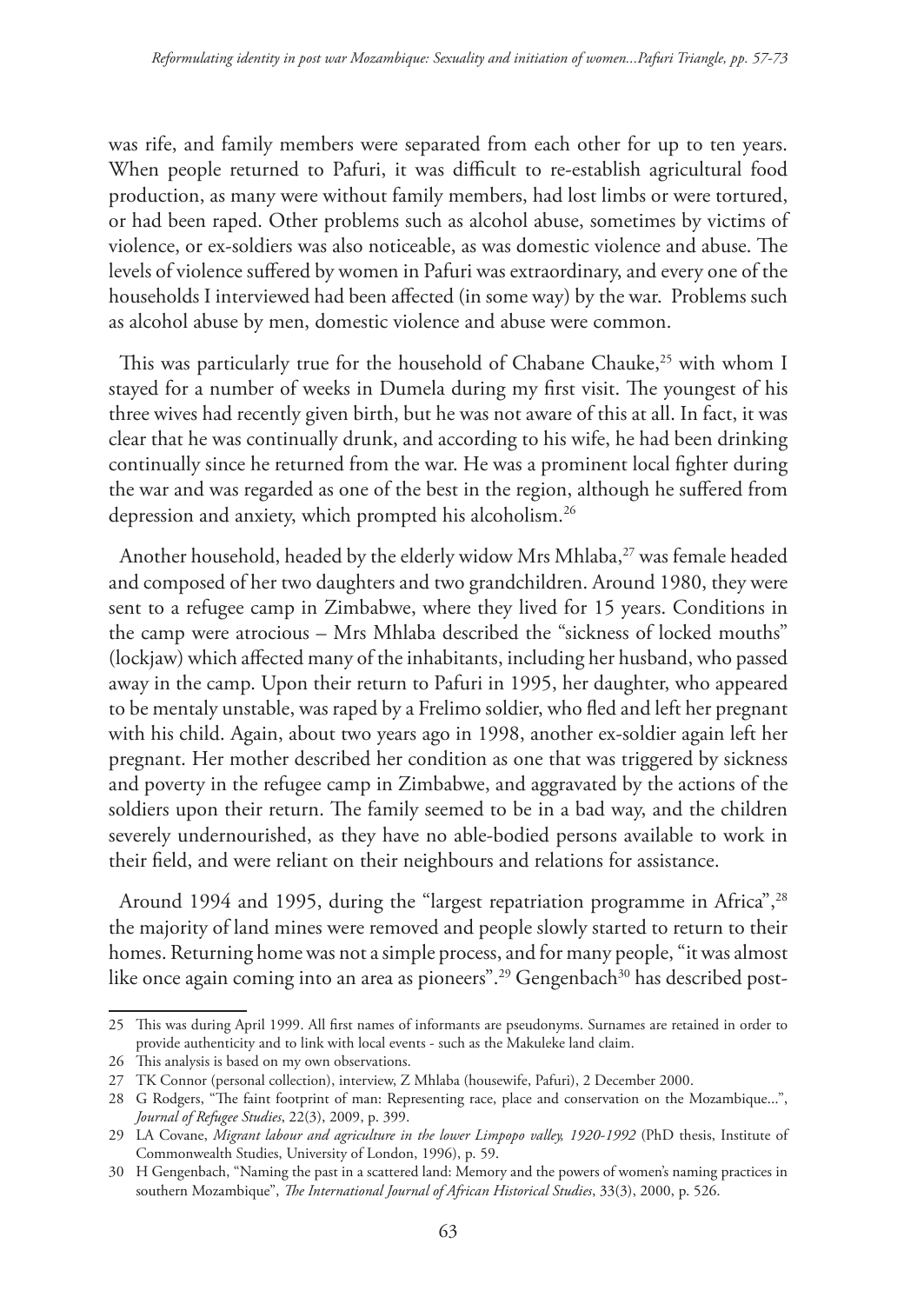war settlement in Mozambique as extremely fluid. Pafuri proved to be much more attractive for returnees than other areas in southern Gaza Province, partly due to the economic opportunities presented by cross border movement, but also due to the potential for agricultural activity alongside the Limpopo River. Many villages (like Dumela) were not controlled by a traditional leader but a government appointed representative, which made it easier to re-settle. However, some households found it difficult to survive, particularly those composed of single women or the elderly, and without migrant remittances or a cash income many found it impossible.

With the creation of the Limpopo Transfrontier Park, many of these memories of war and repatriation became invisible. Currently, although some communities alongside the Limpopo River have been allowed to remain in the Park, many of those in the centre portion of the Limpopo Transfrontier Park have been removed. Those that remain have to constantly deal with large mammals raiding their land, as well as limitations on natural resource harvesting and subsistence hunting. To outsiders and tourists, conservation has created a representation of Pafuri as naturally pristine, empty and inhospitable to human settlement. This view corresponds with state representations of rural development in post war Mozambique. In principle, all land in Mozambique belongs to the state, but in 1997 a radical new land law was passed that guaranteed the rights of communities and individuals to transfer and accumulate land-use titles. This actively encouraged corporate and private land deals, through local community buy-in in order to create a projected ideal of a thriving countryside.<sup>31</sup> Outside the Limpopo Transfrontier Park this has not strengthened family farming units or encouraged self-sufficiency, but prompted a race for private conglomerates to use local labour and land for intensive farming, and within Transfrontier Park has led to outright dispossession.

Women are largely missing from these discourses, and Gengenbach argues (2002 and 2003) land grabs and concessions have favoured a male-based economy, and women are secondary to the predominant patterns of migrant labour, war, independence and agrarian change. They are seen as more connected to the soil than men<sup>32</sup> and as more deferent and traditional. In contrast to men who migrate, women have been portrayed by the Mozambican state as being left behind, or chained to their marital home "to ensure the productive and reproductive base of the domestic economy".<sup>33</sup>

### *Vukhomba***: Initiation and sexuality**

<sup>31</sup> E Lunstrum, "Mozambique, neoliberal land reform, and the Limpopo National Park", *Geographical Review*, 98(3), 2008, pp. 339-355.

<sup>32</sup> H Gengenbach, "Naming the past in a scattered land: ...", *The International Journal of African Historical Studies*, 33(3), 2000, p. 524.

<sup>33</sup> JM Allman, S Geiger, and N Musisi (eds), *African women and colonial history* (Bloomington, Indiana University Press, 2002), p. 20.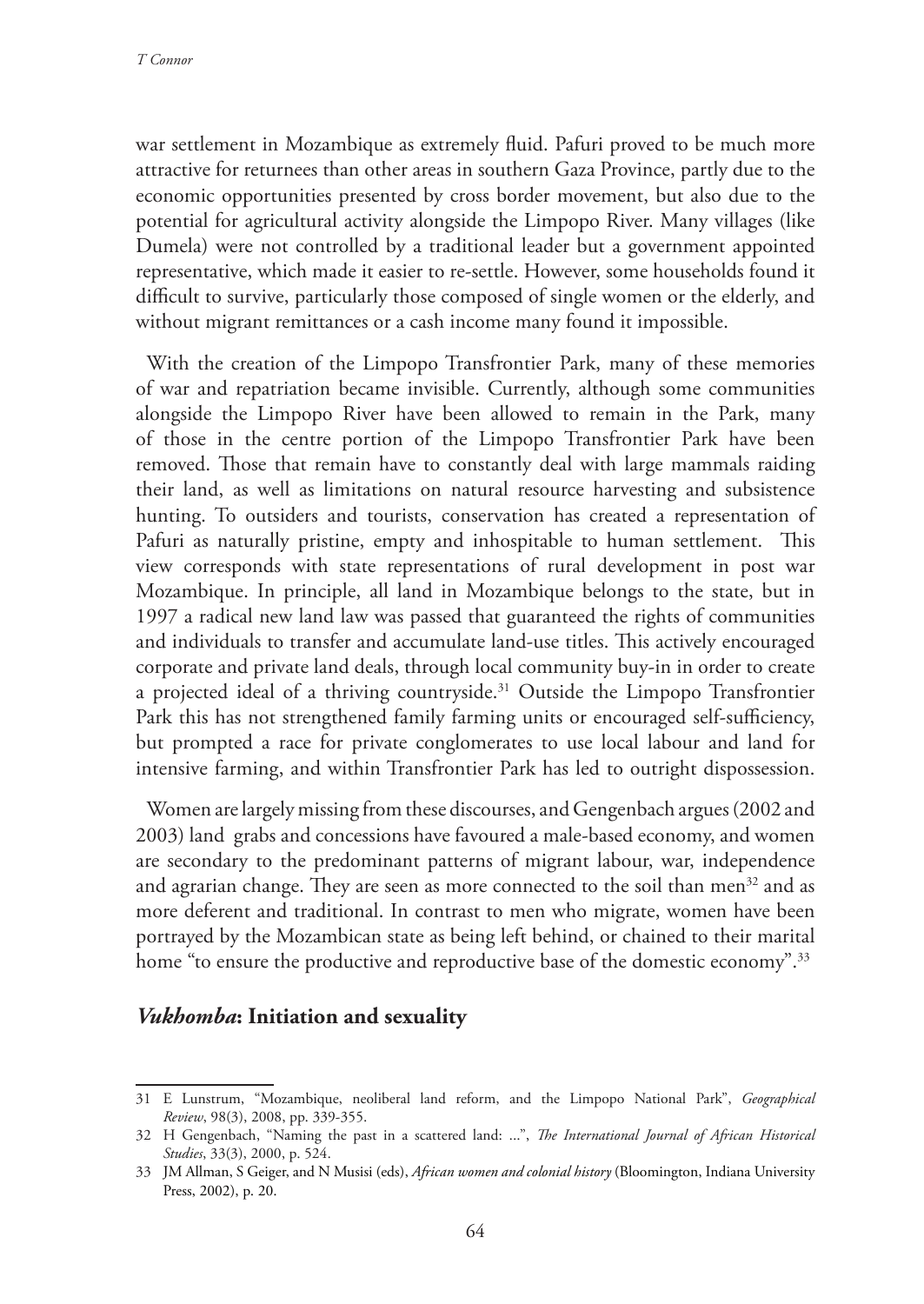The invisibility and misinterpretation of women and their role in society has clearly concealed the complicated roles that women have played in the history of southern Mozambique, and the way in which they continue to dominate the search for continuity among displaced communities affected by land grabs in Gaza province. This has much to do with their experience of dislocation and loss in their physical spaces, and their constant negotiation of their roles, both historically and politically, to gain control over their bodies and lives. The experience of initiation, like scarification of female bodies, has "bound their bodies to their histories",<sup>34</sup> so that each scar becomes a reminder of a formative event or person in the past.

On the one hand, initiation and the control of sexuality are part of a complex relationship between women and political authority. This has historically revolved around the regulation of indigenous groups and the subversion of practices that have been characterised by both colonial and post-colonial regimes as deficient. However, on the other hand, sexuality also forms part of the romantic allure that Pafuri has for outsiders, particularly South African men who visit the area and have kin who live across the border in Pafuri. Sexuality and initiation are used as ways to unify women after their traumatic experiences during the civil war, and marriage between men and women also ensures the survival of a household and family. For women, there has always been a greater sense of connection to family homes than men, who have largely been absent providers due to long periods of work in South Africa. Historically, the southern portion of Gaza Province in Mozambique (south of the Save River) was contractually rented out to South African recruiters who transported Mozambican men to mine contracts on the Witwatersrand. Although this practise has waned considerably, migration to South Africa is an established practise that has shaped the identity of Mozambican men and women since 1890.

However, unlike men, who primarily draw their identity from mine work and migration to South Africa,<sup>35</sup> women in Pafuri have an indigenous Lenge ancestry, which makes their identity much more localised. This is very different to the Nguni traditions of male initiation, migration, and warlordism within the former Gaza empire. As I will indicate furtheron, the use of sexuality in the education of girls in Pafuri hints at the use of sexuality as a "commodity of transactional value",<sup>36</sup> a mechanism whereby women have been controlled in order to fuel social reproduction. This has occurred historically in the Pafuri region as part of the disruption caused by the Difeqane.<sup>37</sup>

<sup>34</sup> H Gengenbach, "Boundaries of beauty: Tattooed secrets of women's history in Magude district, southern Mozambique", *Journal of Women's History*, 14(4), 2003, pp. 106-141.

<sup>35</sup> See P Harries, *Work, culture and identity: Migrant labour in Mozambique and South Africa c. 1860-1910* (London, James Currey, 1994).

<sup>36</sup> C Groes‐Green, "To put men in a bottle": Eroticism, kinship, female power, and transactional sex in Maputo, Mozambique, *American Ethnologist*, 40(1), 2013, pp. 102-117.

<sup>37</sup> The Mfecane (or Difeqane) is defined by Hamilton (1998:12) as being a period of violence from approximately 1820 to 1840 that occured across the southern African subcontinent, and flowed from the expansion of the Zulu kingdom under Shaka. C Hamilton, *Terrific majesty: The powers of Shaka Zulu and the limits of invention*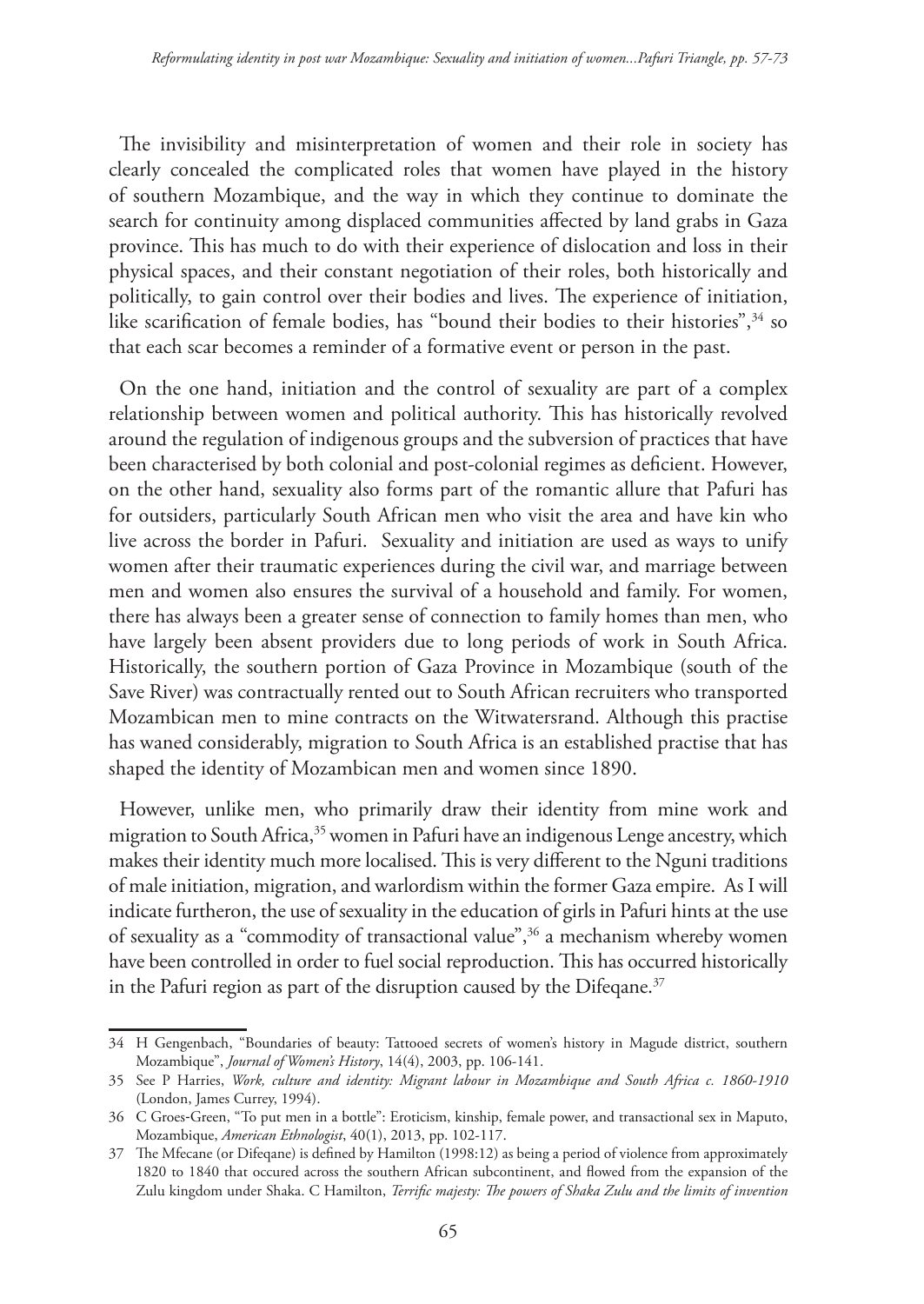*T Connor*

Historically, the Malulekes are part of the indigenous Nwanati clan, or Makwakwa's, who were known to speak Lenge, a mixture of Chopi, Nguni and Ndau. They were originally dislodged from the coastal regions of present day Mozambique by Soshangane and his Ndwandwe (Zulu, or Nguni) warlords around 1850, and pushed further inland. However, through Ndwande and later colonial domination of leadership structures, the influence of Lenge has diminished. This mostly obscured the genealogy and authority of indigenous leaders in Pafuri.38 Earthy, a missionary ethnographer who worked in coastal Mozambique from 1917 to 1930, documented that many women still spoke Lenge during the 1970s.<sup>39</sup> There were still a few women who did speak Lenge while I was there in 1999, but this was rare, and was clearly related to their knowledge of their matrilineal ancestry, passed down from their mothers and through local rites of initiation. On one particular occasion in Pafuri I searched for the elderly leader of the Maluleke – Gazane – whom I found alongside the road. He could not remember his own ancestry, but was quickly assisted by his granddaughter who recited his lineage for him.<sup>40</sup> From her account, corroborated by the Maluleke in South Africa, Maluleke and Mhinga communities in both South Africa and Mozambique stem from the lineage of Mashakadzi, a warlord who was under the rule of Soshangane in the 1850s. His sons, Makahlule and Dhlamini created a split in the lineage: Dhlamini was suspected of being illegitimate, the product of his mother's liaison with a rival chief, and Makahlule was eventually recognised as the rightful ruler, together with his descendants Phele and Maluleke. Makahlule suffered severe attacks from his brother and was forced to go into hiding. Eventually, they occupied separate territories, south and north of the Limpopo River respectively.

Historical literature indicates that the creation of the Gaza Empire by Soshangane in southern Mozambique was largely achieved through war and the enslavement of indigenous groups. This resulted in a "Ngunisation" of society: invaders achieved this through bridewealth, control over cattle and marriage, and strict enforcement of male circumcision. Harries writes that "labour was the most important system in Gazaland in the late 19<sup>th</sup> century", particularly procured through kinship and polygyny. Cattle wealth was used to attract women as dependents and wives in a homestead, the functioning of which was based on kinship obligaitons and partly on bridewealth. In extreme cases, many women were sold into partial slavery, and were known as *vatualizado,* or slaves, while their families and local groups who had not acceded to the system were treated as "dogs".<sup>41</sup> This was particularly true for those

<sup>(</sup>Cape Town: David Phillips, 1998), p. 12.

<sup>38</sup> TK Connor, "Crooks, commuters and chiefs: Home and belonging in a borderzone in Pafuri, Gaza province, Mozambique", *Journal of Contemporary African Studies*, 21(1), 2003, pp. 93-120.

<sup>39</sup> DA Earthy, *Valenge women: The social and economic life of the Valenge: Women of Portuguese Africa (*London, Oxford University Press 1933), p. 39.

<sup>40</sup> TK Connor (personal collection), interview, G Gazane (pensioner, Pafuri), May 1999.

<sup>41</sup> P Harries, "Slavery, social incorporation and surplus extraction; the nature of free and unfree labour in south-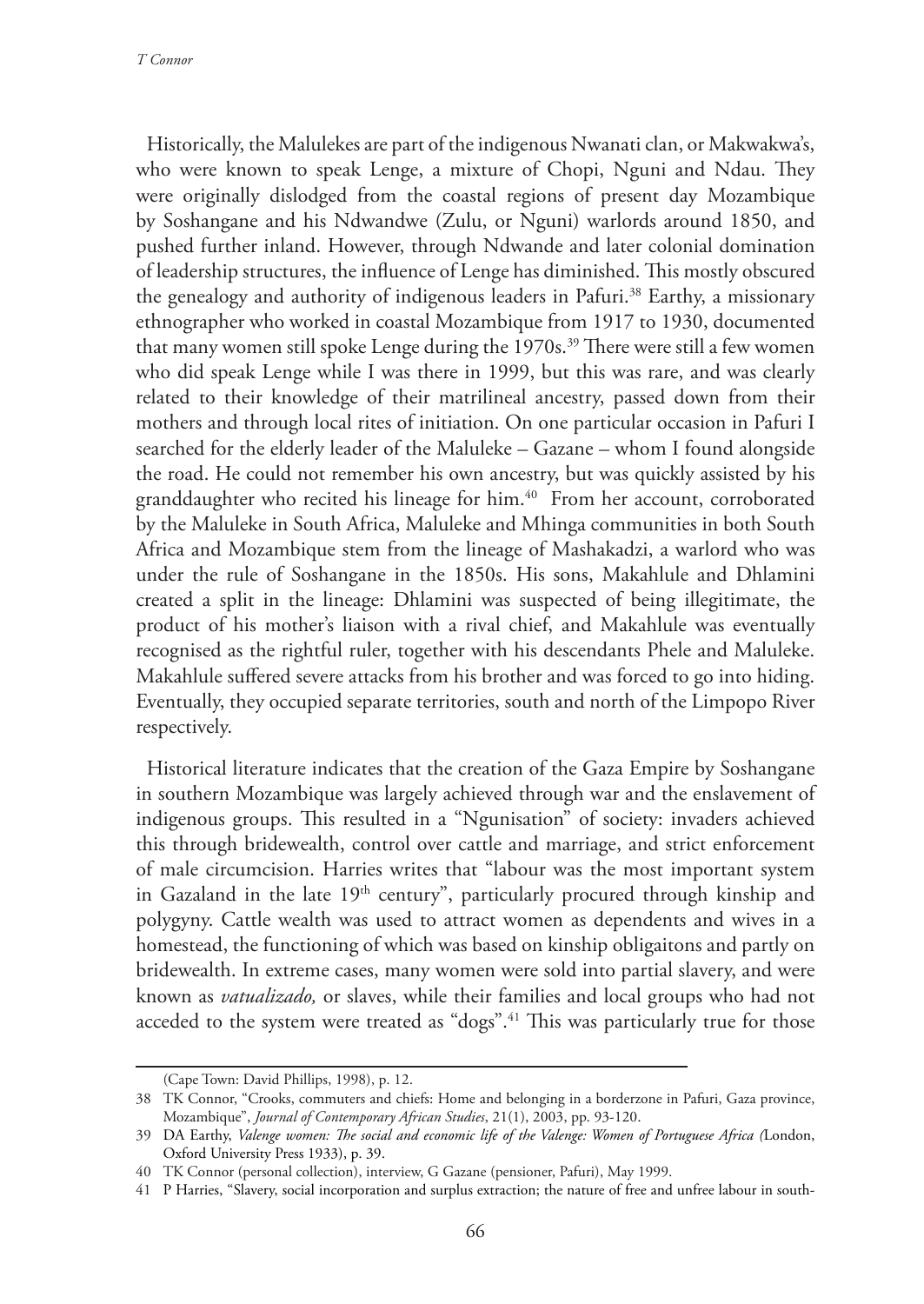women who had not had the protection of a powerful father or husband.

Portugese colonists in Mozambique repeated this pattern through the division of society into *indígena* (indigenous) and *não-indígena* (non-indigenous), the former being regarded as uncivilised and only suited for menial labour.<sup>42</sup> In rural outposts such as the upper Limpopo Valley, this created a pool of indigenous groups that could be used for labour on colonial farms, through the control of families and households, who in turn, subverted female labour to support male authourity. This entire process was overseen by government supported *regulos,* an elite class of rulers and their vassals, who sometimes served as labour recruiters for the South African gold mines, but also recruited labour for the Portuguese.<sup>43</sup>

Migrant labour had such a great effect on male identity in Pafuri that even rites of male circumcision took place in South Africa. Male initiation was frowned on by the Portugese, and totally banned by Frelimo in Mozambique after independence in 1976, since customary activities were thought to be barbaric and not in the interests of a modern state.44 Even though the Mozambican state eventually changed its position on customary activities, male initiation rites were still not conducted in Pafuri when I did fieldwork in 1999. Very few adult men had the training or the authority to perform the ceremony and young men usually went to South Africa to perform the ceremony where it coincided with the start of their working life away from home.<sup>45</sup>

On the contrary, female initiation (*vukhomba*) in Pafuri was different, and very popular. In fact, the practise was widespread both during Portuguese rule, as Rita-Ferreira<sup>46</sup> noted in 1964, as well as in the modern era.<sup>47</sup> In the 1960s, the popularity of female rites was associated with the absence of men on prolonged work contracts, which usually lasted from six to eighteen months. In the modern era, the popularity of female rites have much to do with the emphasis placed on sexuality and freedom of expression. In either case, female initiation remains to be an enduring and persistent practice in southern Mozambique, one that has largely escaped prohibition by various regimes. *Vukhomba* has occurred for generations in Pafuri, and is controlled by groups of women who have themselves undergone the rite in their youth. Unlike male circumcision, *vukhomba* is less physically invasive, slightly more obscure and has an entirely different function.

Male rites are directly connected to migration and revolve around work as a formative

east Africa", *The Journal of African History*, 22(3), 1981, p. 319.

<sup>42</sup> B O'Laughlin, "Class and the customary: The ambiguous legacy of the *Indigenato* in Mozambique", *African Affairs*, 99(394), 2000, pp. 5-42.

<sup>43</sup> TK Connor, "Crooks, commuters and chiefs: ...", *Journal of Contemporary African Studies*, 21(1), 2003, p. 114.

<sup>44</sup> M Newitt, *A history of Mozambique* (Johannesburg, Witwatersrand University Press, 1995), pp. 546-547.

<sup>45</sup> TK Connor (personal collection), interview N. Makuleke (tribal elder, Pafuri), 15 June 1999.

<sup>46</sup> A Rita Ferreira, *Promoção social em Moçambique, junta de investigaçoes do ultramar,* 74 (Lisboa, 1964), p. 56.

<sup>47</sup> S Arnfred, *Sexuality & gender politics in Mozambique: ...*, p. 25.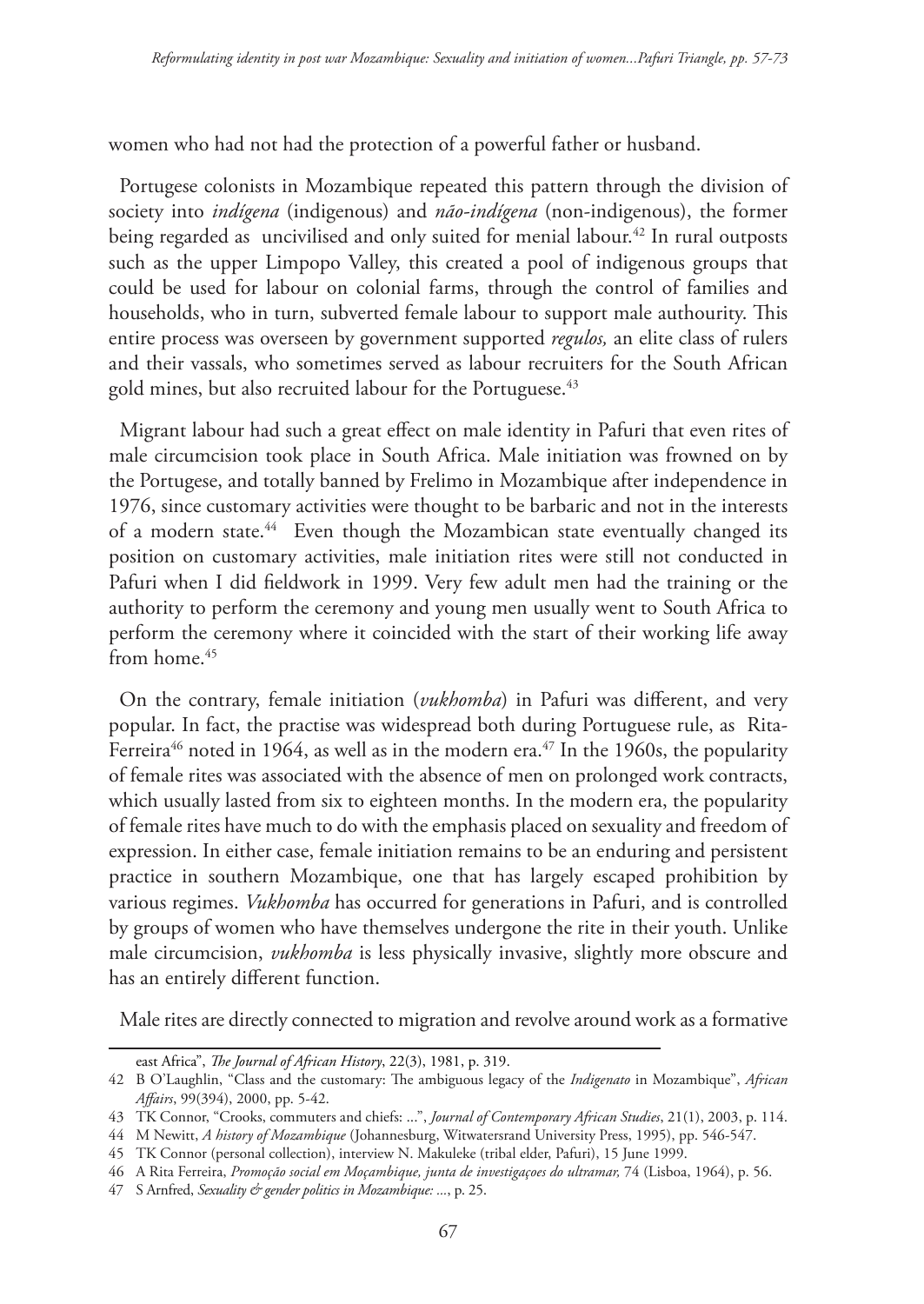episode of male identity. Not surprisingly, the fact that male initiation is not held in Mozambique, but in South Africa, emphasises the idea of Mozambique as a largely female space, connected to sexuality and agrarian activity. After their rite of initiation, girls are usually allocated an arable plot by their father, which they retain even after they have married or moved away. When conducting fieldwork in Pafuri in the 21st century, *vukhomba* was very popular as it had disappeared during the civil war, and had only been re-instated after 1994. These ceremonies were clearly ways in which women revisited their home spaces and friends, reformed old groupings of lodge owners, and recruited new girls. Newly intiated teenage girls were relatively easy to spot in the Pafuri area, as they wore red headbands (*pandani*) and were immensely attractive to many men, since it was rumoured that girls underwent physical procedures that heightened physical pleasure and sexual enjoyment for both. *Vukhomba* parties were very popular in Pafuri, where groups of young girls were symbolically re-incorporated into their families as women, while remaining covered with blankets to symbolise the secretive nature of the ceremony. I attended two of these parties in Dumela, always accompanied by the lodge owner, a middle aged woman who married Chabane Chauke's brother and was responsible for co-ordinating rites in the village.<sup>48</sup>

Arnfred confirms the centrality of *Vukhomba* rituals in the formation of a strong female identity in Mozambique. She writes that rituals are not only about the construction of women, through the structural rules and regulations of behaviour, but also about the confirmation of a "gendered sphere of powerful female sociality".<sup>49</sup> After the civil war, initiation often became a way for adult women to assert their authority on the younger generation, and sometimes to "permit a very different behaviour: disrespectful, non subservient, mocking men". 50

Initiation is about an introduction to this powerful universe, through which women often become diviners, lodge owners and prominent community members. Initiation rituals practised by people in the Pafuri region are diverse: they combine different variants of female rituals in southern Mozambique and north-eastern South Africa. *Vukomba* draws upon some Venda influences, but is mostly related to the South African Tsonga and Lenge rites. In South Africa,  $51$  the Tsonga rite is primarily used as a structural form of transition into womanhood, where girls are expected to change their status through learning the rules of adulthood. However, there are very close similarities to Mozambique and both are regarded as highly secretive. Everything that is learnt at the *murireli* (nightly gatherings) in the bush is regarded as sacrosanct. After three days, the girls attend a special ceremony, where older women come into

<sup>48</sup> TK Connor (personal collection). interview and observations, L Chauke (lodge leader, Pafuri), 3 December 2000).

<sup>49</sup> S Arnfred, *Sexuality and gender politics in Mozambique: ...*, p. 188.

<sup>50</sup> S Arnfred, *Sexuality and gender politics in Mozambique: ...*, p. 29.

<sup>51</sup> J Urh, "Power after the break of modern reality: The creation of South African community" (MA, Croatia, Ljubbljana, University of Ljubljana, 2000).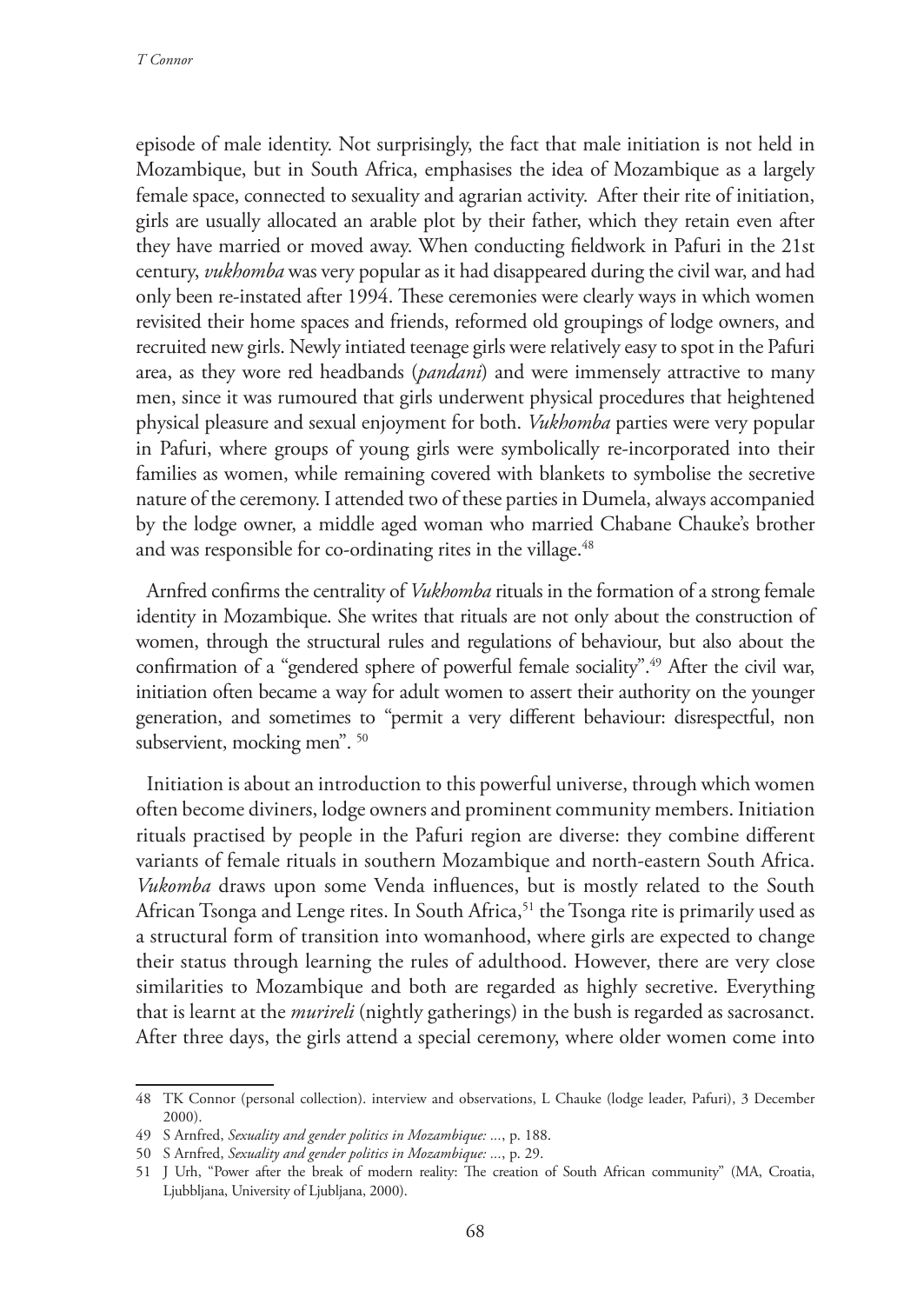the bush in order to verify that they have learnt the full set of rules and dances. These rules (*nawu)* reflect the accumulated knowledge of initiates concerning the treatment and respect of men, including aspects of sexual behaviour, cooking, cleaning and work. On the fourth day, girls receive presents and attend a celebration, where they don traditional garb and *pandani,* which they are expected to wear for up to three months. If girls have behaved well and worked hard, they are officially reincorporated back into their families and communities as adult women, at their last *Vukhomba* party. The secrecy of these ceremonies are encouraged by giving each girl an initiatory "name", which is mostly used during informal banter and song, many of which are lewd and embarrassing for men to hear. As Urh writes:<sup>52</sup>

Langutani nhlokweni ku na eluku ra Joni ho i ya Langutani milengeni ku na ntangu ya Joni ho i ya Langutani xisutini ku na bandi ra Joni ho i ya Langutani murini ku na hambe ya Joni ho i ya Siku a vuyaka ndzi ta n'wi manya hi mathanga ho i ya (Look at the head, there is a towel bought in Johannesburg Look at the feet there are shoes bought in Johannesburg Look at the waist there is a belt bought in Johannesburg Look at the body there is a shirt bought in Johannesburg The day when he will come back I will grab him with my thighs)

*Na knofi khala mufana wa mina. No komenyana mufana wa mina.* (My boyfriend has the colour of coffee. My boyfriend is so small.)

These elements of initiation are common to Mozambican girls as well, although there are certain elements that are different. Junod described the ritual in Mozambique as a "nubility rite"<sup>53</sup> rather than a straightforward structural transition into womanhood. The Lenge rite was much more suggestive, as Earthy has discussed, since girls learned behavioural rules, but also entered a less restrictive zone, where they felt a sense of freedom and maturity through their new found sexuality. In fact, Junod only wrote about nobility rites in footnotes, and in Latin, as he obviously considered them too lewd to be placed in the main text.<sup>54</sup>

The Lenge ritual would have been a fairly intense, and lengthy period of initiation, lasting for two to three months from summer to autumn. In the past, girls underwent physical procedures that often started in childhood, including

<sup>52</sup> J Urh, "Power after the break of modern reality: ...", pp. 84-86.

<sup>53</sup> HH Junod, *The life of a South African tribe*, 1 (Attinger Frères, 1912), p. 87.

<sup>54</sup> DA Earthy, *Valenge women: ...,* p. 44.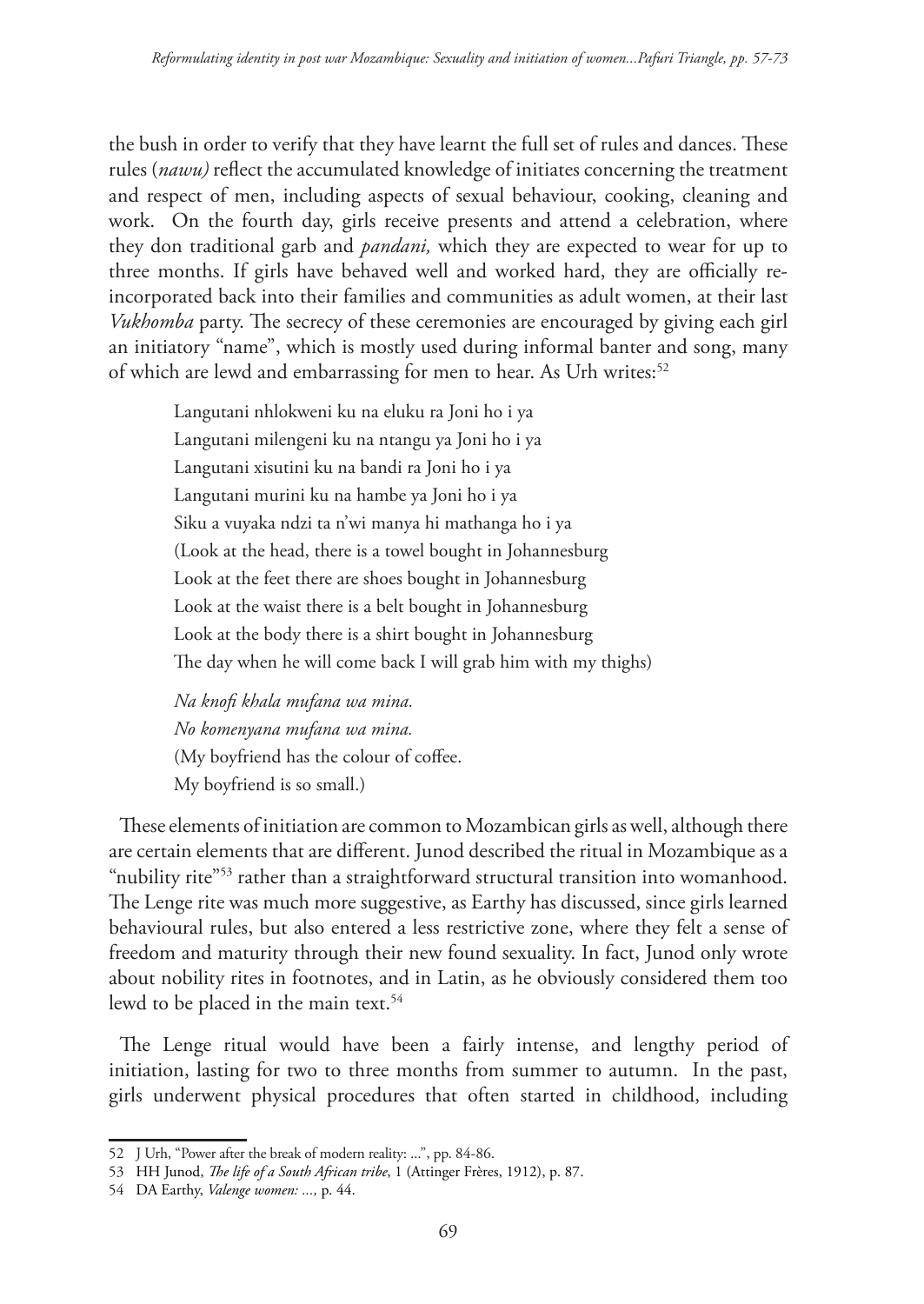lengthening of the labia, that have continued into the present. For those who choose, tattoos and ritual scarification that may accompany initiation emphasise the nobility and sexuality of girls as they transition into womanhood. Girls also learn sexual techniques in order to heighten physical pleasure, and in some areas (particularly central Mozambique) female defloration, the use of an antelope horn (*tsondzo*), and use of a sedative derived from a local tree, are widely used.55 These are practises that are derived from Arabic influences in Mozambique, particularly through nearby coastal communities in the historical centres of Sofala and Inhambane, and have been carried over into the present. In general, the timing of initiation in Pafuri is decided by a community leader, and directed by a mature woman (*nyambutsi*) or the lodge owner. As I discovered, women were very strict about who was allowed into the ritual process, as it is as much a spiritual event as a physical rite. Only close friends and assistants to the girls are allowed to visit, mostly at night.

I had the opportunity to visit a group of girls during my stay in an agnatic cluster of hamlets close to the Limpopo River, about 30 kilometres from the Pafuri border post. "Old man", as we referred to him colloquially, had three wives and numerous children, including a nineteen-year old daughter. She accompanied me on many occasions to the Limpopo River, where she socialised with her friends, as well as to nightly initiation ceremonies. She had recently returned from South Africa and underwent the rite a few years ago. Living with her and her family, I observed that household duties in general were extremely physically demanding. Women ground maize by hand, and had to travel between 5 - 10 kilometres to fetch water. Women were also responsible for weeding and cultivation of plots, as well as cooking and preparation of food at their homesteads. Girls from Mozambique were in particular demand as marriageable partners, as they were perceived to be much more hard working and subservient than women in South Africa. Young women were allotted a plot of land to cultivate by their father when they have been initiated and most importantly, become available as wives to young men.

The high regard that many men had for women in Mozambique contrasts to the perceived behaviour of women in South Africa, who were sometimes regarded as being lazy and immoral, and far too independent.<sup>56</sup> As I found out, accepted behaviour in Mozambique included eating and sleeping separately (sleeping on one's back was not accepted as it could entice men), as well as kneeling down when serving food or drink to elders. Objects such as knives (the possession of which was seen as a male prerogative) were only given to women to use with permission. Farming a plot of land, bearing children and attending to the needs of a household, were regarded as the primary roles of women in rural Pafuri.

<sup>55</sup> S Arnfred, *Sexuality and gender politics in Mozambique: ...*, pp. 171-172; C Groes‐Green, "To put men in a bottle: Eroticism, kinship, female power, and transactional sex in Maputo, Mozambique", *American Ethnologist*, 40(1), 2013, p. 118.

<sup>56</sup> TK Connor (personal collection), interview, N Makuleke (tribal elder, Pafuri), 12 December 2000.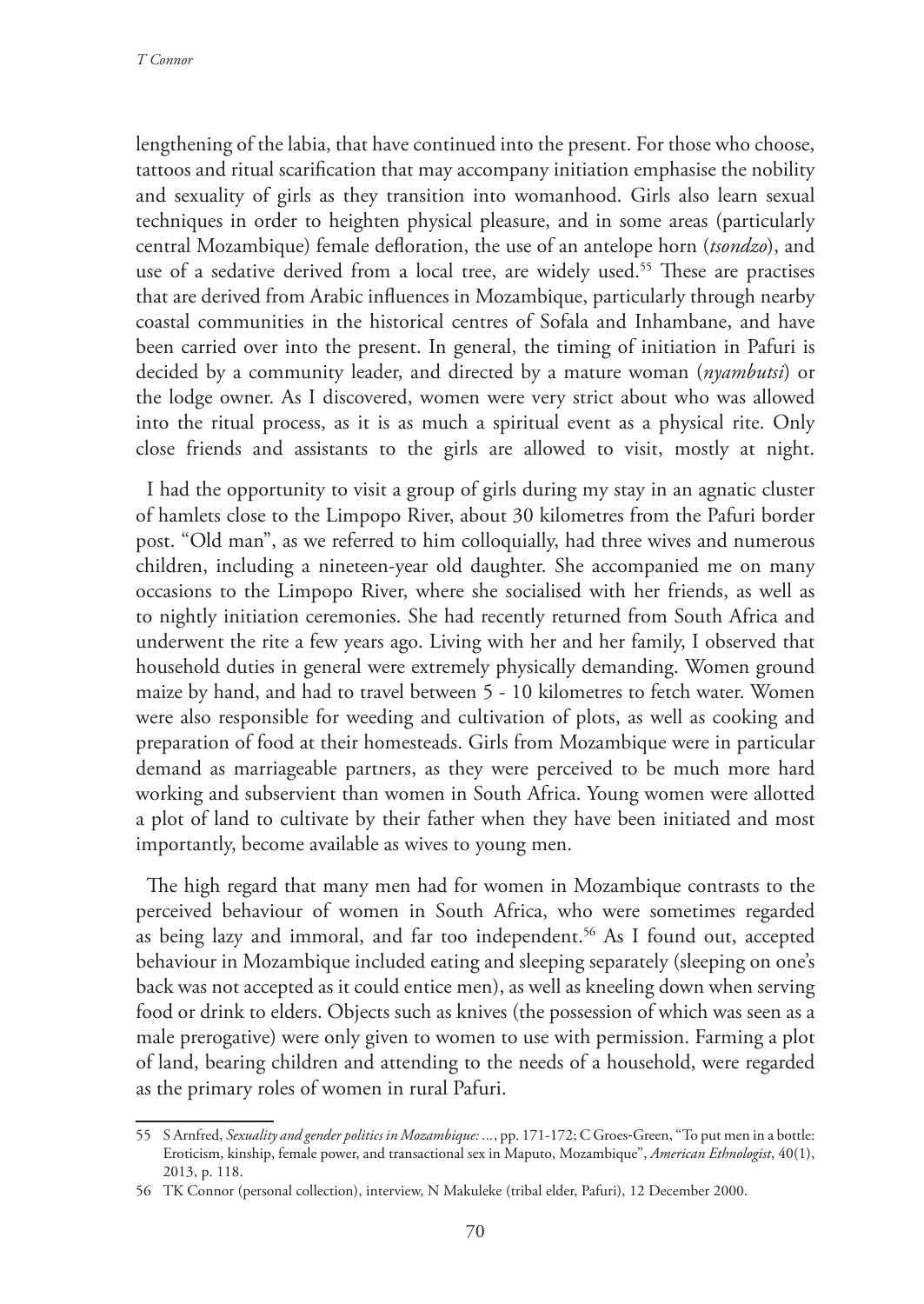However, besides the rules and regulations imprinted on girls during initiation, the influence of Lenge brings an overtly sexual aspect to the rite in Pafuri, much more than the South African version. The Mozambican version is connected to awakening the sexuality of young girls, and how to manage the demands of men on the bodies of women. It is clear that girls in Mozambique were not taught an anesthetised version of sexuality, but encouraged to celebrate their bodies and invest into the use of their sexuality wisely. During initiation they did not only learn new rules but entered into a complex field of performance, where they had to learn how negotiate their status using sexuality. Based on my observations in the field, this first occurred through their father, mother and aunts, but later through their husbands, and co-wives.

The attraction of men towards young women in Pafuri (and vice versa), was part of the glue that bound people to their home space, and in fact, encouraged very idealistic notions of identity. This process of place-making was clearly connected to identity within fluid border and migration zones such as Pafuri: Sexuality and attraction are about crossing physical boundaries, not only between countries, but between physical bodies. Sexuality also embodied the connections that many ex refugees felt towards their place of origin, and idealistically created a romantic connection to the soil, to the women in the area, and to family networks. This was clearly manifested in the pride that people felt in the ability to host *Vukhomba* in Pafuri, as was related to me on many occasions. Moreover, the physicality of the rite binds girls to their matriarchial family, through the communal labour which is necessary for subsistence agriculture and the continued existence of vulnerable households.

Maintaining these female connections are all the more important due to the persistent features of dislocation and disruption in the region. These are not limited to past experiences of war, but the ever present threat of climate change (including drought and flood), as well as displacement. Clearly, learning how to be a woman in Pafuri involves a lot of negotiation and performance, particularly since girls have to make sense of their new roles in society that demand their subservience, but at the same time, encourage a youthful independence and honesty.

Ritual scarification or *tinhlanga*, is also practised by some adult women in Pafuri, and these scars were shown to me by women on our trips to the Limpopo River. Here they were free to bathe, laugh and poke fun at their male friends and family. Like these scars, *Vukhomba* has a similar effect, both clearly "excite[s] the sensuality of [men],"57 partly in order to mediate a male dominated world through the use of a secret female code that emphasises friendship, networks and connections to places and people. However, like the pain produced by *tinhlanga* and *Vukhomba*, women in Pafuri produced a physical version of the emotional scarring that they endured in the past. Gengenbach observes that: "The suffering endured by women as part of

<sup>57</sup> H Gengenbach, "Boundaries of beauty: ...", *Journal of Women's History*, 14(4), 2003, p. 114.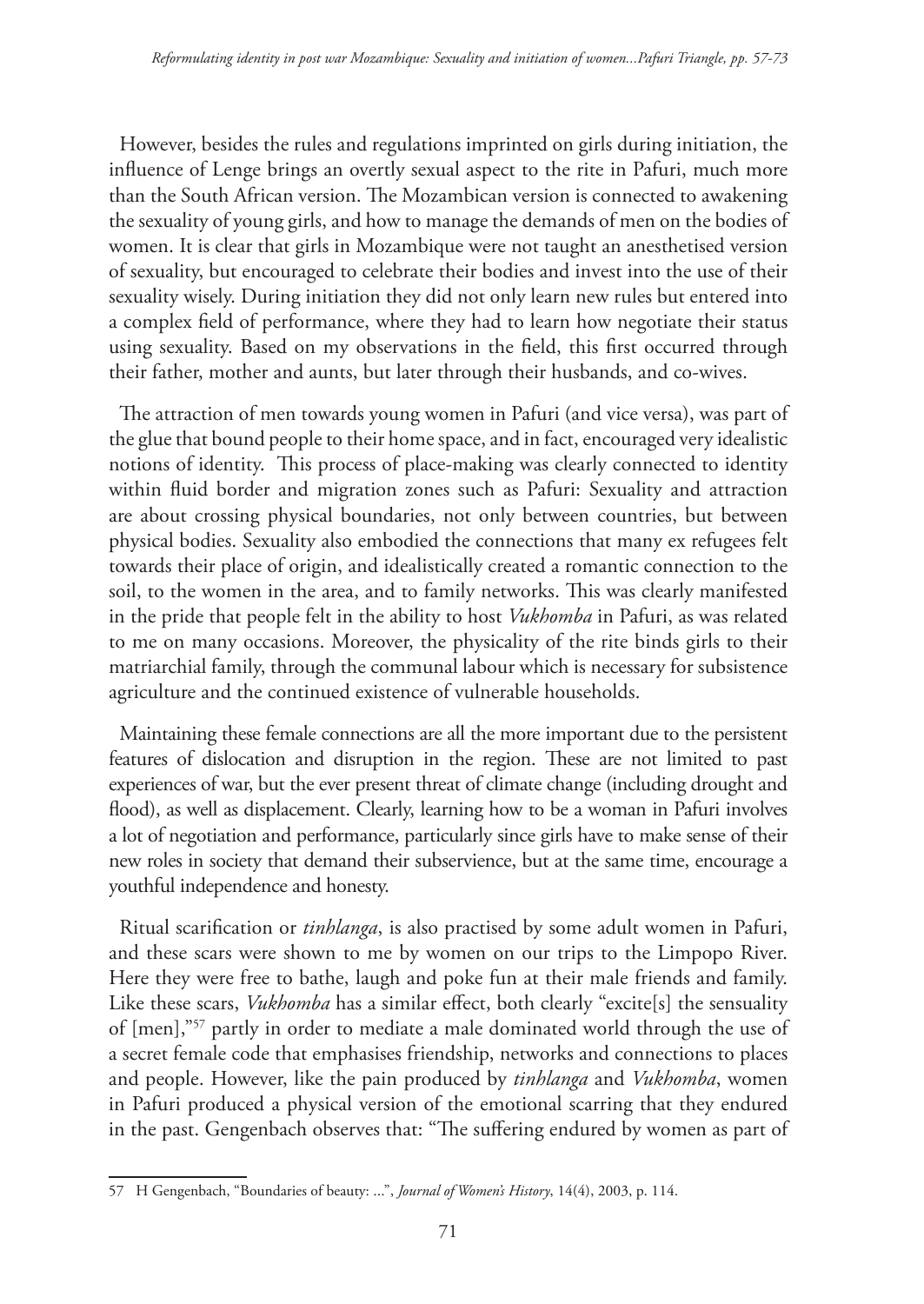initiation or bodily scarification - the loss of blood, transition, are all part of what it means to be beautiful, feminine - this is part of womanhood".58 In this sense women in Pafuri were certainly not marginal members of their patrilineal kinships groups, or passively part of the clan into which they were born – but writers of their own ethnographies and histories.

## **Conclusion**

Historical data has confirmed patterns of transactional identity in border zones such as Pafuri, particularly where patron-client relationships have dominated the interaction between groups and genders. As Webster indicated almost forty years ago, women in border spaces manage to retain a particularly vibrant and distinct space, among unequal conditions, through socialisation and the use of female agency.<sup>59</sup>

Part of the allure of the Pafuri Triangle is that it is a home of origin for many South Africans, including the Malulekes. Likewise, for many men the attraction of initiated girls forms part of the mystique of the region. For these girls, however, initiation revolves around the creation of a new status, which represents something different to that of migration and movement – a chance to freely express themselves, become rooted in a matrilineal home, and become women. The women who take part in *Vukhomba* are intimately connected through physical experience to their kin and ancestry in the region. The use of sexuality within female education is ultimately valuable as a tool for women to use in order to create female spaces separate to that of men, and this emphasises the value of female agency.

This creates both the conditions for female empowerment as well as a commoditised form of sexuality.60 The main reason for the latter is the inherent secrecy of initiation, which has been misinterpreted by outsiders (including colonists), particularly men who can only speculate what happens during *Vukhomba*. This creates conditions of control, both by men over local women, or by people viewed as colonialists over local populations, as neither have had the opportunity to participate in these events. Gender and control is exacerbated by the unequal playing fields in Pafuri. The local population continues to suffer from resettlement and displacement and women still bear the brunt of work and labour for their families. Land grabs in and around Pafuri have continued, not only due to the Limpopo Transfrontier Park but most recently due to a huge land concession nearby - Procana, a sugar cane conglomerate, has used communal land and cheap labour for a bio-fuel industry in southern Gaza Province.

<sup>58</sup> H Gengenbach, "Boundaries of beauty: ...", *Journal of Women's History*, 14(4), 2003, p. 116.

<sup>59</sup> D Webster, "*Abafazi Bathonga bafihlakala*: Ethnicity and gender in a KwaZulu border community", *African Studies*, 50(1), 1991, pp. 243-271.

<sup>60</sup> C Groes‐Green, "'To put men in a bottle': ...", *American Ethnologist*, 40(1), 2013, p. 105.